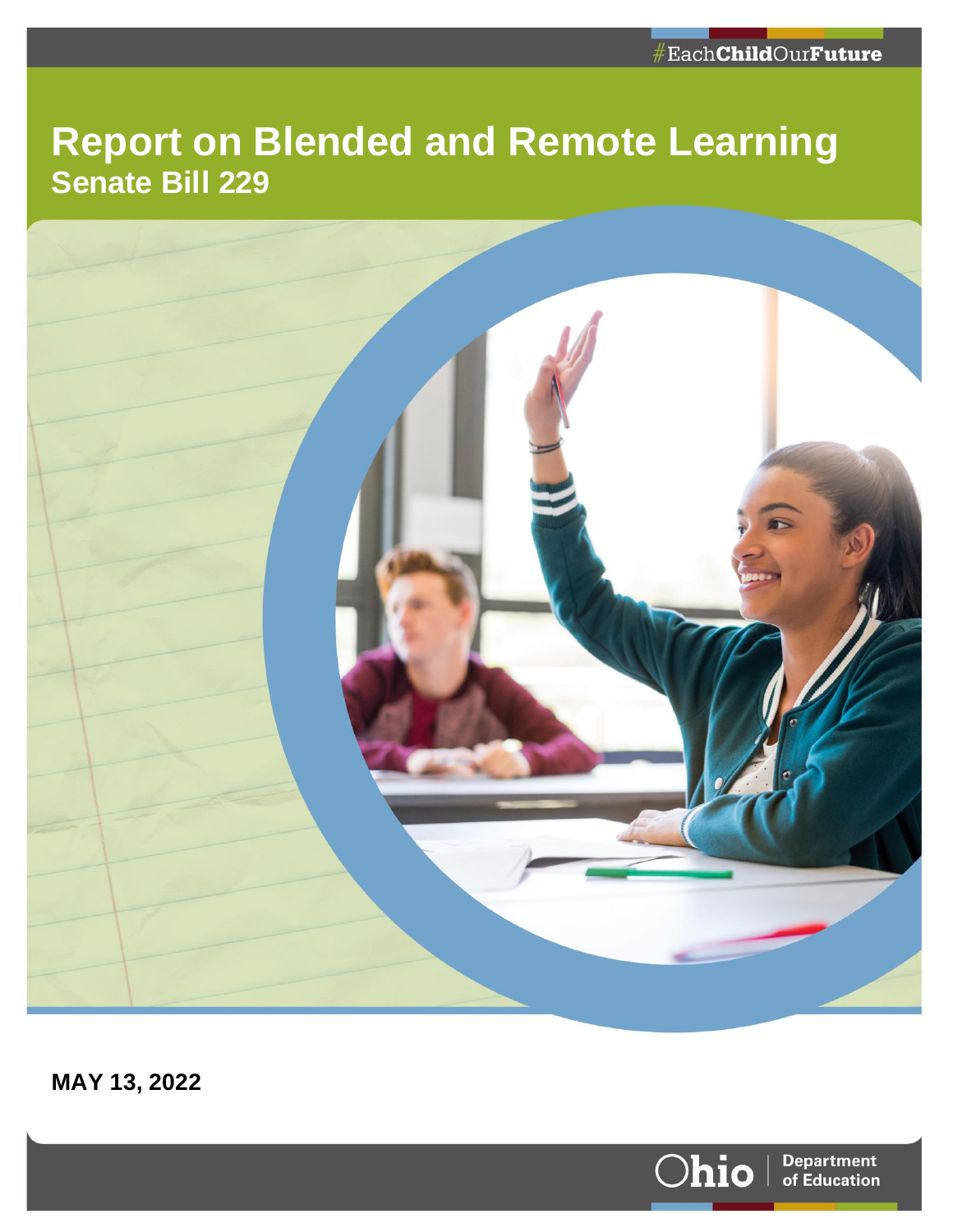# **Introduction**

[Senate Bill 229](https://search-prod.lis.state.oh.us/solarapi/v1/general_assembly_134/bills/sb229/EN/05/sb229_05_EN?format=pdf) set a deadline of April 30, 2022, for city, local, exempted village and joint vocational school districts; community schools established under Ohio Revised Code Chapter 3314; STEM schools established under ORC 3326; and chartered nonpublic schools to submit a blended learning declaration to the Ohio Department of Education if they wanted to use blended learning as an instructional model for students during the 2021-2022 school year. [Ohio Revised Code Section 3301.079](https://codes.ohio.gov/ohio-revised-code/section-3301.079) defines "blended learning" as the delivery of instruction in a combination of time primarily in a supervised physical location away from home and online delivery whereby the student has some element of control over time, place, path or pace of learning and includes noncomputer-based learning opportunities.

State law also allowed a school district board of education, community school governing authority with approval of the school's sponsor, STEM school governing authority, or chartered nonpublic school governing authority to adopt a resolution no later than Dec. 15, 2021, to continue providing instruction using the school's or district's remote learning plan submitted under Section 16 of House Bill 164 of the 133rd General Assembly for the remainder of the 2021-2022 school year. Schools were authorized to provide this instruction only to those students whose parents or guardians submitted a written request to the principal of the school building to which the student is assigned to specifically request the option.

Districts and schools that chose to submit blended learning declarations or adopt resolutions to continue providing instruction under their remote learning plans were asked to submit data to the Department, including the following:

- Total number of students engaged in blended learning during the 2021-2022 school year by grade level;
- Total number of students with disabilities engaged in blended learning during the 2021-2022 school year;
- Number of students participating in blended learning and the duration of such participation by quarter;
- Total number of students engaged in remote learning by grade level;
- Total number of students with disabilities engaged in remote learning.

# **Highlights**

Many districts and schools moved proactively to submit a blended learning declaration or adopt a resolution to continue to provide instruction under their remote learning plan to ensure they could continue to serve students if further building closures were needed.

- Most entities did not need to close and reported no students participating either in blended or remote learning in the current school year.
- Students with disabilities were not disproportionally served with blended or remote learning.
- Where entities used blended or remote learning, secondary school students were more likely to be served using one of the methods than students in the elementary school grades.
- While the largest number of students participated in blended learning in the first quarter of 2022, their time participating was the shortest duration of the whole year.

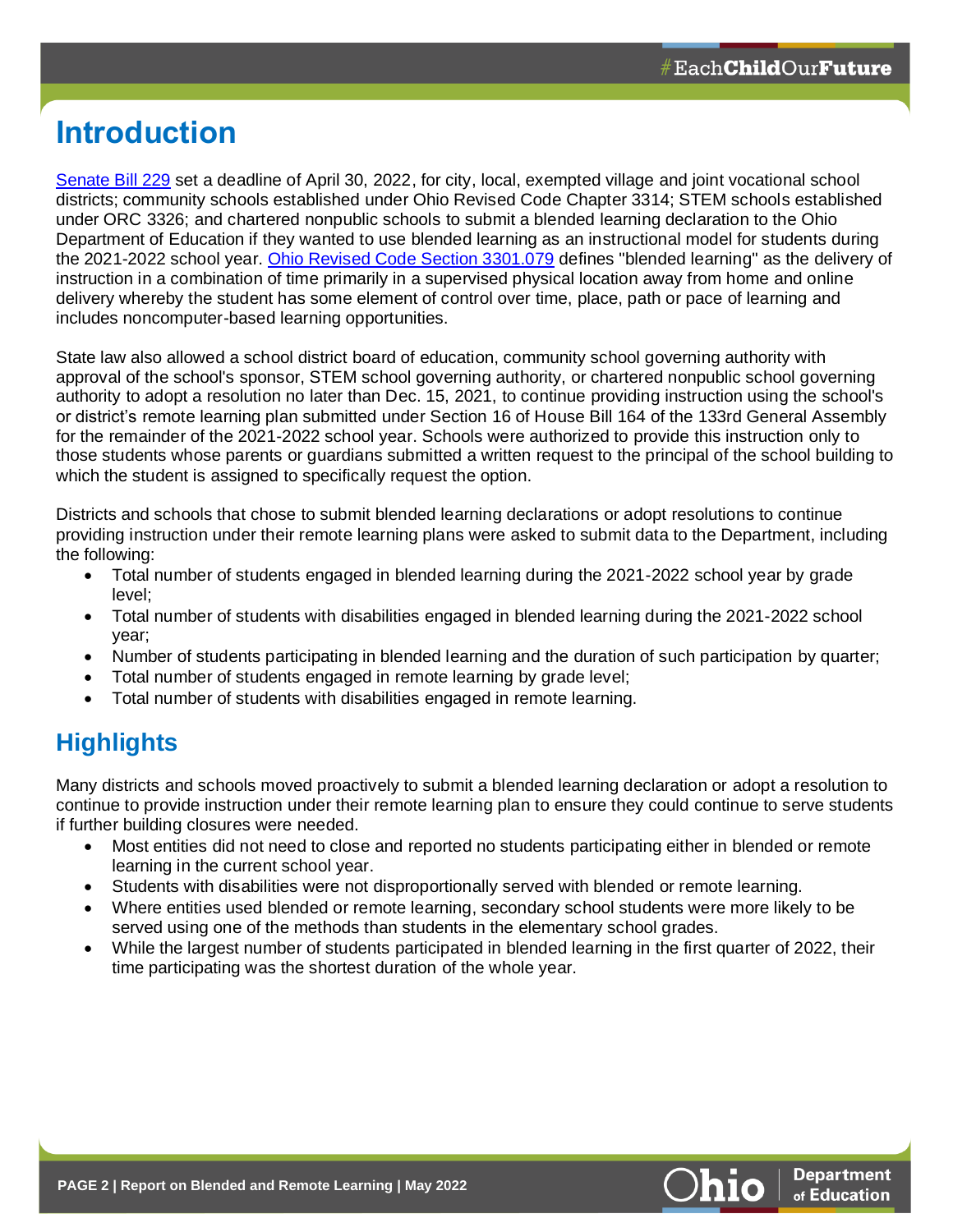# **Blended Learning**

A total of 611 schools and districts submitted a blended learning declaration for the 2021-2022 school year. The breakdown by organization type includes:

- 461 City, Exempted Village or Local School Districts
- 83 Community Schools<sup>1</sup>
- 36 Joint Vocational School Districts
- 17 Non-Public Schools
- 7 Departments of Developmental Disabilities
- 5 STEM Schools
- 2 State Supported Organizations

#### **Remote Learning**

A total of 92 schools and districts adopted resolutions to continue providing instruction using the school's or district's remote learning plan. The breakdown by organization type includes:

- 78 Community Schools
- 10 City, Exempted Village or Local School Districts
- 2 Nonpublic Schools
- 2 State Supported Organizations

#### **Reporting Process**

The Management Council of the Ohio Educational Computer Network assisted in collecting the data required for this report. The data were collected April 1 - 29, 2022. Each district superintendent or school principal/director was asked to complete the data form in a secure website that recorded the identity of the individual who submitted the data. Districts had until April 30, 2022, to submit blended learning declarations. Though schools and districts received the data collection request regardless of whether they already had submitted declarations, the instructions confirmed they were required to complete the data collection only if they actually submitted declarations or were planning to submit declarations before the deadline.

A total of 872 districts and schools responded to the data collection. The breakdown by organization type includes:

- 106 Community Schools
- 41 Joint Vocational School Districts
- 289 Nonpublic Schools
- 430 City, Exempted Village or Local School Districts
- 6 STEM Schools

It is important to note that four of the state's Catholic dioceses submitted blended learning declarations on behalf of all the schools under their purview. Individual school personnel responded to the request for data, so there is not a one-to-one correlation on the number of blended learning declarations filed and the data collected. Moreover, it appears that some districts and schools reported students engaged in blended or remote learning without notifying the Department of their use of the model.

**<sup>1</sup>** Since April 1, 2022, the Department has received 19 declarations from community schools to cease blending learning and indicating they did not implement blended learning during the 2021-2022 school year.



**Department** of Education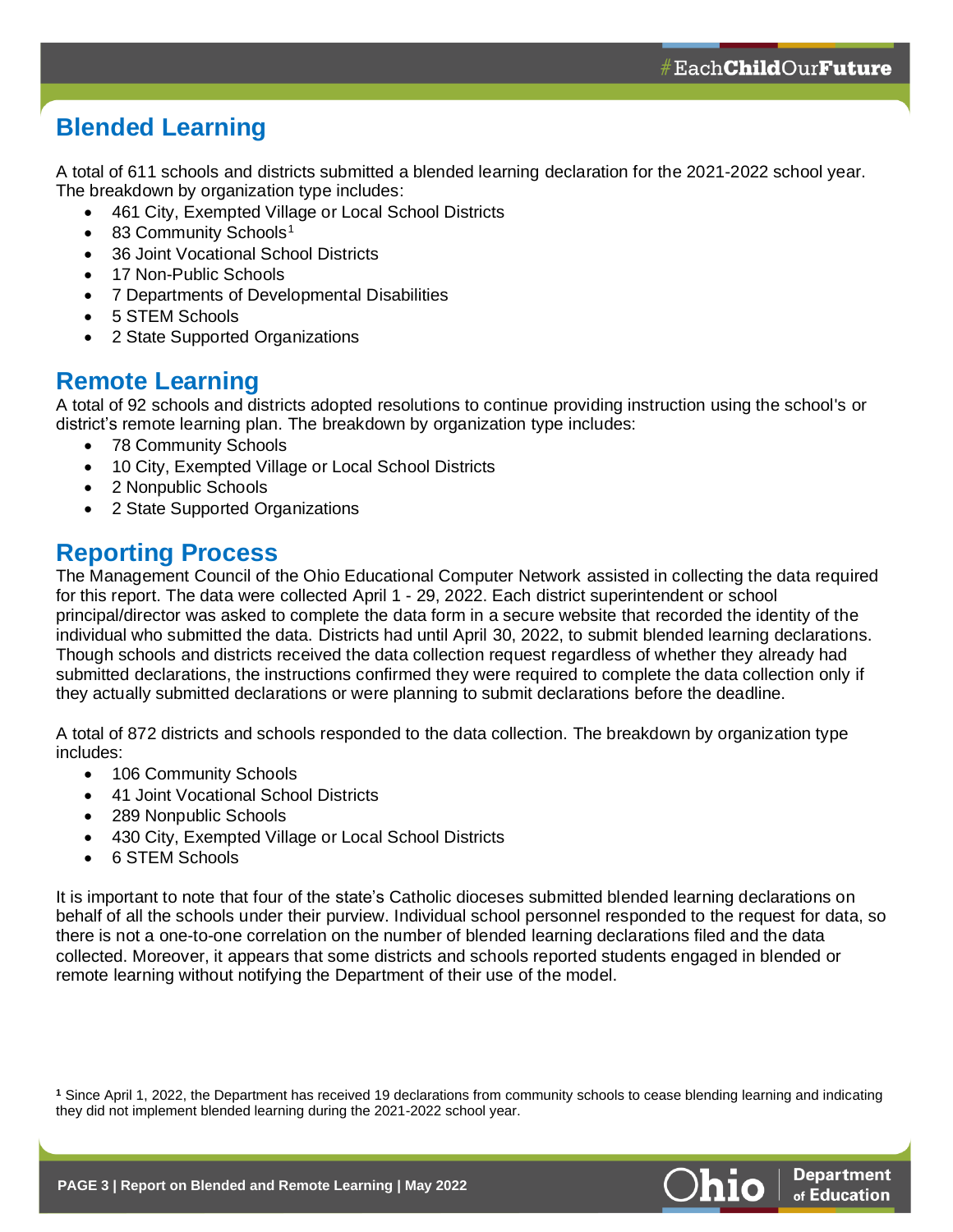#### **Data Analysis – Remote and Blended Learning by Grade Level**

Of the 872 respondents, 620 confirmed they did not serve students with remote learning. The remaining 252 districts and schools reported 62,232 students participating in instruction using a district's or school's remote learning plan. Of those, 9,980 were students with disabilities.

Similarly, 650 of the 872 respondents confirmed they did not serve any students with blended learning in the 2021-2022 school year. The remaining 222 districts and schools reported having a total of 201,343 students participating in instruction using the district's or school's blended learning declaration. Of those, 31,192 were students with disabilities.

Students in high school grades participated in both remote and blended learning in greater numbers than students in elementary or middle school. More than 44% of students participating in remote learning were in grade 9 or higher. Almost 39% of students participating in blended learning were in those same grades.

Students in kindergarten through grade 3 participated in these instructional models the least. A little more than 21% of students who participated in remote learning were in the primary grades, while just under 24% of the students participating in blended learning were in those grades.

The table below reports the number of students statewide participating in remote and blended learning at some point during the 2021-2022 school year.

| Grade<br><b>Level</b> | <b>Students Participating in</b><br><b>Remote Learning</b> | <b>Students Participating in</b><br><b>Blended Learning</b> |
|-----------------------|------------------------------------------------------------|-------------------------------------------------------------|
| Kindergarten          | 3,223                                                      | 12,382                                                      |
| Grade 1               | 3,100                                                      | 11,373                                                      |
| Grade 2               | 3,440                                                      | 11,820                                                      |
| Grade 3               | 3,521                                                      | 12,242                                                      |
| Grade 4               | 3,438                                                      | 12,158                                                      |
| Grade 5               | 3,689                                                      | 12,437                                                      |
| Grade 6               | 4,468                                                      | 15,931                                                      |
| Grade 7               | 4,776                                                      | 17,512                                                      |
| Grade 8               | 4,962                                                      | 17,640                                                      |
| Grade 9               | 6,294                                                      | 20,993                                                      |
| Grade 10              | 6,193                                                      | 17,753                                                      |
| Grade 11              | 7,644                                                      | 19,955                                                      |
| Grade 12              | 7,484                                                      | 19,147                                                      |
| <b>TOTAL</b>          | 62,232                                                     | 201,343                                                     |

#### **Data Analysis – Students with Disabilities**

Of the students who participated in remote or blended learning, 16% of the students whose education included at least some remote learning were students with disabilities. Of the students who participated in blended learning, 15.4% of the students had a disability.

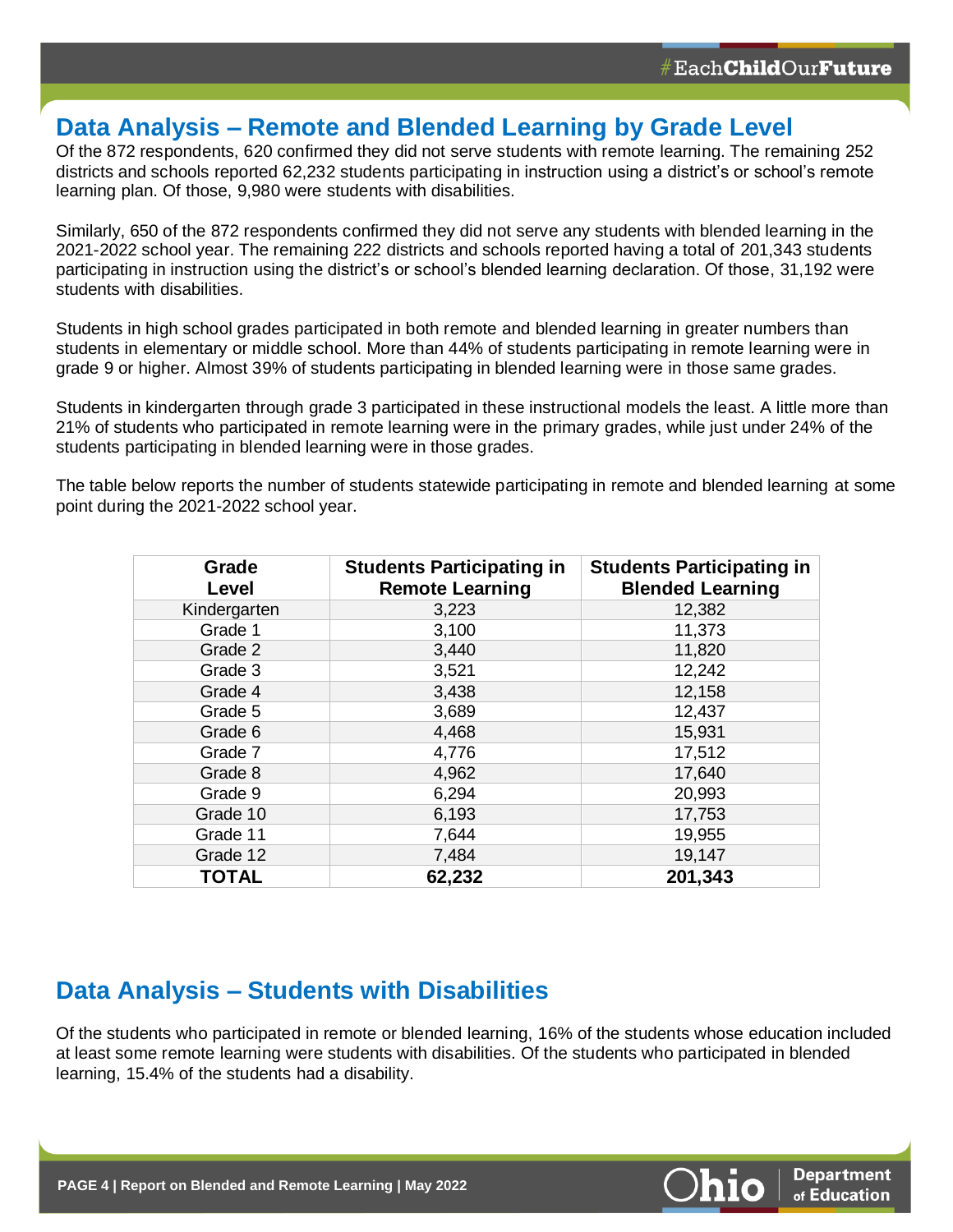Over the last five school years, the statewide percentage of students with disabilities ranged from 15.6% to 16%, which means students were served with remote or blended learning at the same percentage as their representation in the education population.

| <b>Learning Model</b>   | Number of<br><b>Students with Disabilities</b><br><b>Participating</b> |
|-------------------------|------------------------------------------------------------------------|
| Remote Learning         | 9,980                                                                  |
|                         |                                                                        |
| <b>Blended Learning</b> | 31,192                                                                 |

# **Data Analysis – Blended Learning by Quarter**

Districts and schools were required to report the number of students participating in blended learning by quarter, and the duration of time spent using the educational delivery model.

Some districts and schools offered students blended learning as a year-long educational delivery model and students participated weekly in a combination of time primarily in a supervised physical location away from home and online delivery whereby the student has some element of control over time, place, path, or pace of learning and includes noncomputer-based learning opportunities. Other districts and schools only moved students to the model as a short-term way to serve them if they had to quarantine due to COVID-19 or if their buildings were closed because of illness, inclement weather or some other calamity that previously would cause a district or school to lose educational time.

The greatest number of students participated in blended learning in Quarter 3, but they participated for the shortest average duration. Because of the timing of this report, Quarter 4 included only partial data, covering just the month of April.

| Quarter                                            | <b>Number of</b><br><b>Students</b><br><b>Participating in</b><br><b>Blended Learning</b> | <b>Average Number of</b><br><b>Days Students</b><br><b>Participated in</b><br><b>Blended Learning</b> |
|----------------------------------------------------|-------------------------------------------------------------------------------------------|-------------------------------------------------------------------------------------------------------|
| Quarter 1<br>(July 1, 2021 - September 30, 2021)   | 48,265                                                                                    | 14.9 Days                                                                                             |
| Quarter 2<br>(October 1, 2021 - December 31, 2021) | 59,841                                                                                    | 17.1 Days                                                                                             |
| Quarter 3<br>(January 1, 2022 - March 31, 2022)    | 189,165                                                                                   | 10.2 Days                                                                                             |
| Quarter 4<br>(April 1, 2022 - April 30, 2022)*     | 44,276                                                                                    | 19.2 Days                                                                                             |

**\*** Note that because of the timing of this report, Quarter 4 data only includes days in April 2022.

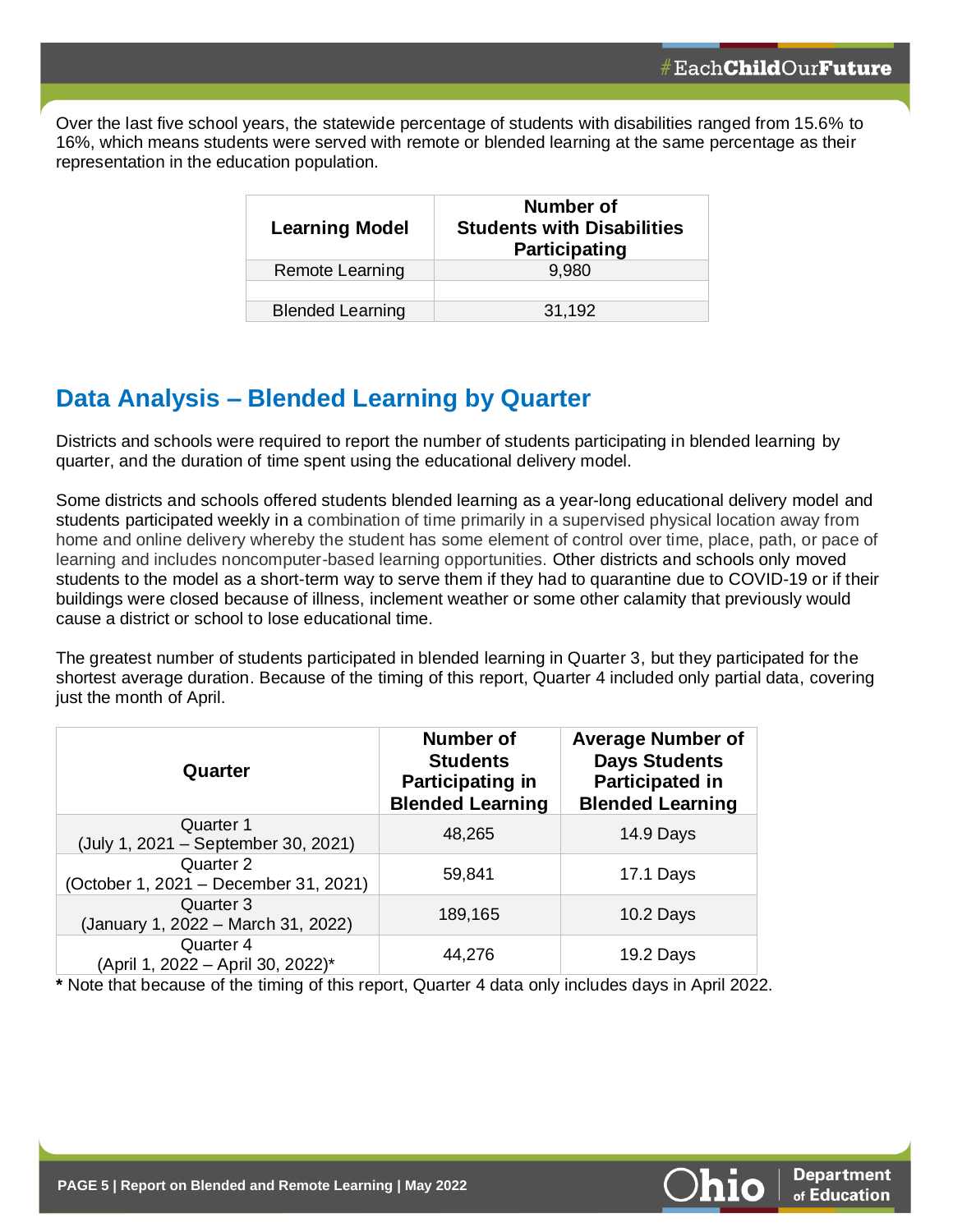# **Data Analysis – Remote Learning – Number of Students Served**

Of those responding to the data collection, 71% of the districts and schools indicated they did not use remote learning plans to serve students in the 2021-2022 school year. Of those that did serve students with remote learning plans, the number of students served varied greatly. While 25 districts each reported serving just a single student with remote learning this year, 21 districts reported serving at least 1,000 students. All other districts fell somewhere in between these numbers. Remote learning was intended to be provided only upon parental request for the 2021-2022 school year, which may explain some of the variations in participation among districts and schools.

The following table illustrates the frequency of remote learners reported by individual districts.

| <b>Number of Students</b><br><b>Served with Remote Learning</b> | Number of<br><b>Schools/Districts</b> |
|-----------------------------------------------------------------|---------------------------------------|
| No Students                                                     | 620                                   |
| Between 1 and 9 Students                                        | 87                                    |
| Between 10 and 19 Students                                      | 32                                    |
| Between 20 and 29 Students                                      | 19                                    |
| Between 30 and 39 Students                                      | 12                                    |
| Between 40 and 49 Students                                      | 8                                     |
| Between 50 and 59 Students                                      | 9                                     |
| Between 60 and 69 Students                                      | 5                                     |
| Between 70 and 79 Students                                      | 6                                     |
| Between 80 and 89 Students                                      | 2                                     |
| Between 90 and 99 Students                                      | 7                                     |
| Between 100 and 499 Students                                    | 31                                    |
| Between 500 and 999 Students                                    | 13                                    |
| 1000 or More Students                                           | 21                                    |

The average number of students served with remote learning was 247. Note that this statistic was calculated by averaging the data from just the 252 districts and schools that served at least one student with remote learning.

## **Data Analysis – Remote Learning – Number of Students with Disabilities Served**

Similar statistics can be calculated for students with disabilities. A total of 687 or 78.8% of schools and districts reported not serving any students with disabilities with remote learning. In those districts and schools that reported serving students with disabilities with remote learning plans, the number of students served varied greatly.

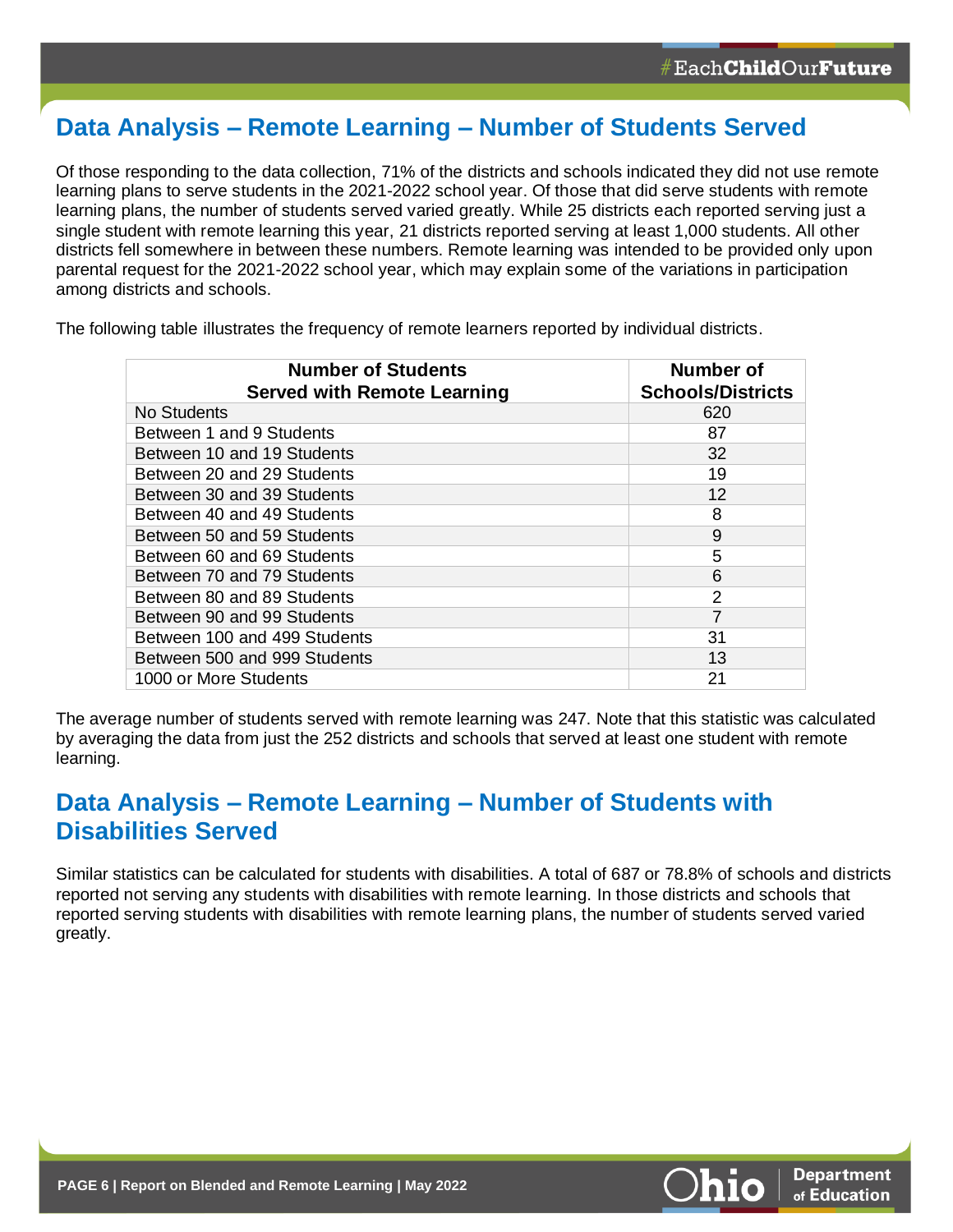Thirty districts reported using their remote learning plans to serve just a single student with a disability and three districts reported serving over 500 students with disabilities with remote learning this year. All other districts fell somewhere in between these numbers.

| <b>Number of Students with Disabilities</b><br><b>Served with Remote Learning</b> | Number of<br><b>Schools/Districts</b> |
|-----------------------------------------------------------------------------------|---------------------------------------|
| No Students with Disabilities Served                                              | 687                                   |
| Between 1 and 9 Students with Disabilities Served                                 | 108                                   |
| Between 10 and 19 Students with Disabilities Served                               | 23                                    |
| Between 20 and 29 Students with Disabilities Served                               | 6                                     |
| Between 30 and 39 Students with Disabilities Served                               | 5                                     |
| Between 40 and 49 Students with Disabilities Served                               | 4                                     |
| Between 50 and 99 Students with Disabilities Served                               | 13                                    |
| Between 100 and 249 Students with Disabilities Served                             | 14                                    |
| Between 250 and 499 Students with Disabilities Served                             | 9                                     |
| 500 or more Students with Disabilities Served                                     | 3                                     |

The average number of students with disabilities served with remote learning was 54. Note that this statistic was calculated by averaging the data from just the 185 districts and schools that served at least one student with a disability with remote learning.

## **Data Analysis – Blended Learning – Number of Students Served**

The data were similar for blended learning. Almost 75% of the districts and schools that responded to the data collection indicated they did not use a blended learning declaration to serve any students in the 2021-2022 school year. In those districts and schools that did serve students with blended learning, the number of students served varied greatly, with 25 districts reporting just a single student served with blended learning this school year and five districts reporting at least 5,000 students served. All other districts reported totals somewhere between these numbers.

| <b>Number of Students</b><br><b>Served with Blended Learning</b> | Number of<br><b>Schools/Districts</b> |
|------------------------------------------------------------------|---------------------------------------|
| No Students Served                                               | 650                                   |
| Between 1 and 24 Students Served                                 | 75                                    |
| Between 25 and 49 Students Served                                | 22                                    |
| Between 50 and 74 Students Served                                | 16                                    |
| Between 75 and 99 Students Served                                | 14                                    |
| Between 100 and 499 Students Served                              | 40                                    |
| Between 500 and 999 Students Served                              | 17                                    |
| Between 1000 and 2499 Students Served                            | 21                                    |
| Between 2500 and 4999 Students Served                            | 12                                    |
| 5000 or More Students Served                                     | 5                                     |

The average number of students served with blended learning was 907. Note that this statistic was calculated by averaging the data from just the 222 districts and schools that served at least one student with blended learning.